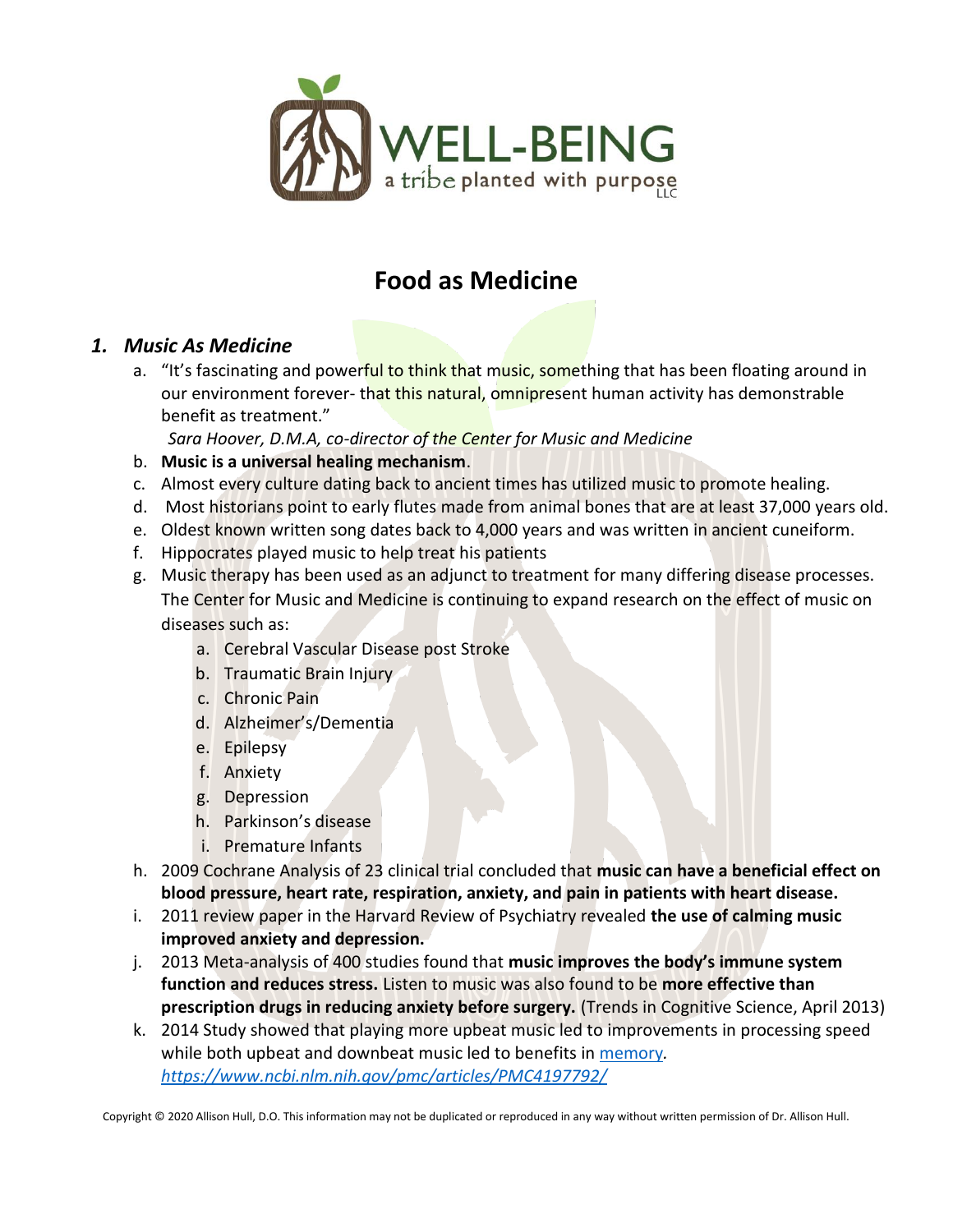

l. 2015 Review of research on the effects of music on pain management found that patients who listened to music before, during, or even after surgery experienced less pain and anxiety than those who did not listen to music.

*[https://www.thelancet.com/journals/lancet/article/PIIS0140-6736\(15\)60169-6/fulltext](https://www.thelancet.com/journals/lancet/article/PIIS0140-6736(15)60169-6/fulltext)*

- m. **Think about your relationship with music:**
- n. Do you have a "go to" song?
- o. For MUSIC to serve as medicine for you, the music MUST be enjoyable and meaningful to you!
- p. Music can motivate & inspire, enhance exercise performance, improve mood, and increase working memory, and bring old memories to life.

# *2.* "*Let food be thy medicine, and medicine be thy food."*-Hippocrates

#### a. **13 Leading Causes of Death (CDC, 2017)**

- i. 1. Heart Disease \*
- ii. 2. Cancer \*
- iii. 3. Accidents (unintentional injuries)
- iv. 4. Chronic lower respiratory diseases such as Emphysema
- v. 5. Cerebrovascular diseases (stroke) \*
- vi. 6. Alzheimer's disease \*
- vii. 7. Diabetes \*
- viii. 8. Influenza and pneumonia
- ix. 9. Nephritis, nephrotic syndrome and nephrosis (kidney disease) \*
- x. 10. Suicide\*
- xi. 11. Sepsis (infection\*)
- xii. 12. Chronic liver disease and cirrhosis \*
- xiii. 13. Essential hypertension & hypertensive renal disease (hypertension)\*

#### *3. Food is Thy Medicine*

- b. Foods and beverages are **incredibly impactful** to your health and well-being.
- c. They have the power to **NURTURE the Mind and Body or HARM it.**
- d. Foods that affect the **GUT affect the BRAIN.**
- e. Difference lies in
	- i. **Type of food** (whole or minimally processed vs. highly processed)
	- ii. **Nutrient content** (macronutrients, micronutrients, phytochemicals)
	- iii. **Ingredients** (artificial flavors, dyes, and other unnatural additives)
	- iv. **Quantity** (insufficient, sufficient, excess)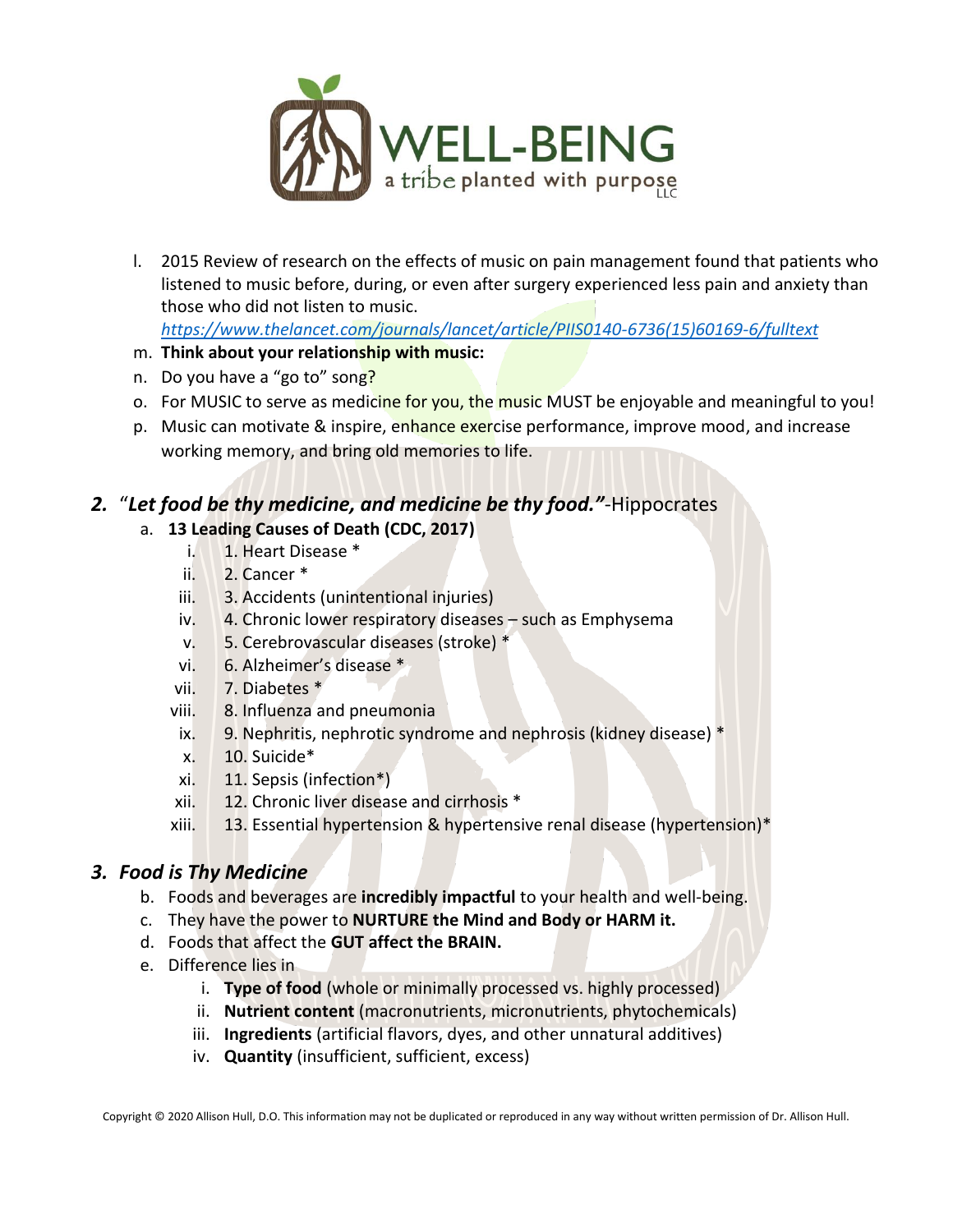

- v. **Frequency** (how often a food/beverage is consumed)
- f. Eating Healing Foods
	- i. **Whole** or minimally processed
	- ii. High in **nutrients**
	- iii. Do not have **unnatural additives** (artificial chemicals/preservatives)
	- iv. Eaten in sufficient but **not excessive** amounts
	- v. Eaten within the context of a regular eating pattern that includes **intermittent fasting** (if medically appropriate)
	- vi. Avoided if there is a **food allergy or intolerance**
	- vii. May need to be avoided for a **period of time** (i.e. during acute illness or due to a specific medical condition)

#### g. **Healing Food: Examples**

- i. Nuts/Seeds
- ii. Fermented Foods
- iii. Eggs
- iv. Non-starchy vegetables
- v. Olives, avocado, and other healthy fats
- vi. Meat, poultry, and fish

#### h. **Healing Beverages: Examples**

- i. Water
- ii. Flavored water
- iii. Collagen
- iv. Unsweetened tea (especially green tea)
- v. Fermented items
	- (kefir, kombucha, apple cider vinegar)
- vi. Beef, chicken, vegetable broth

## *4. The Power of Phytonutrients*

a. **Phytonutrients** are the chemicals in food that are **anti-mutagenic, free radical scavenging and immunity boosting,** which help promote and prevent diseases, apart from their nutritive value. **Phytonutrients are always helpful!**

**Phytonutrients:** Photo Chart: Carrots (Beta carotene), Spinach (Lutein), Strawberries (Ellagic Acid), Green Tea (Catechins), Kale (Flavonols), And Broccoli (Glucosinolates)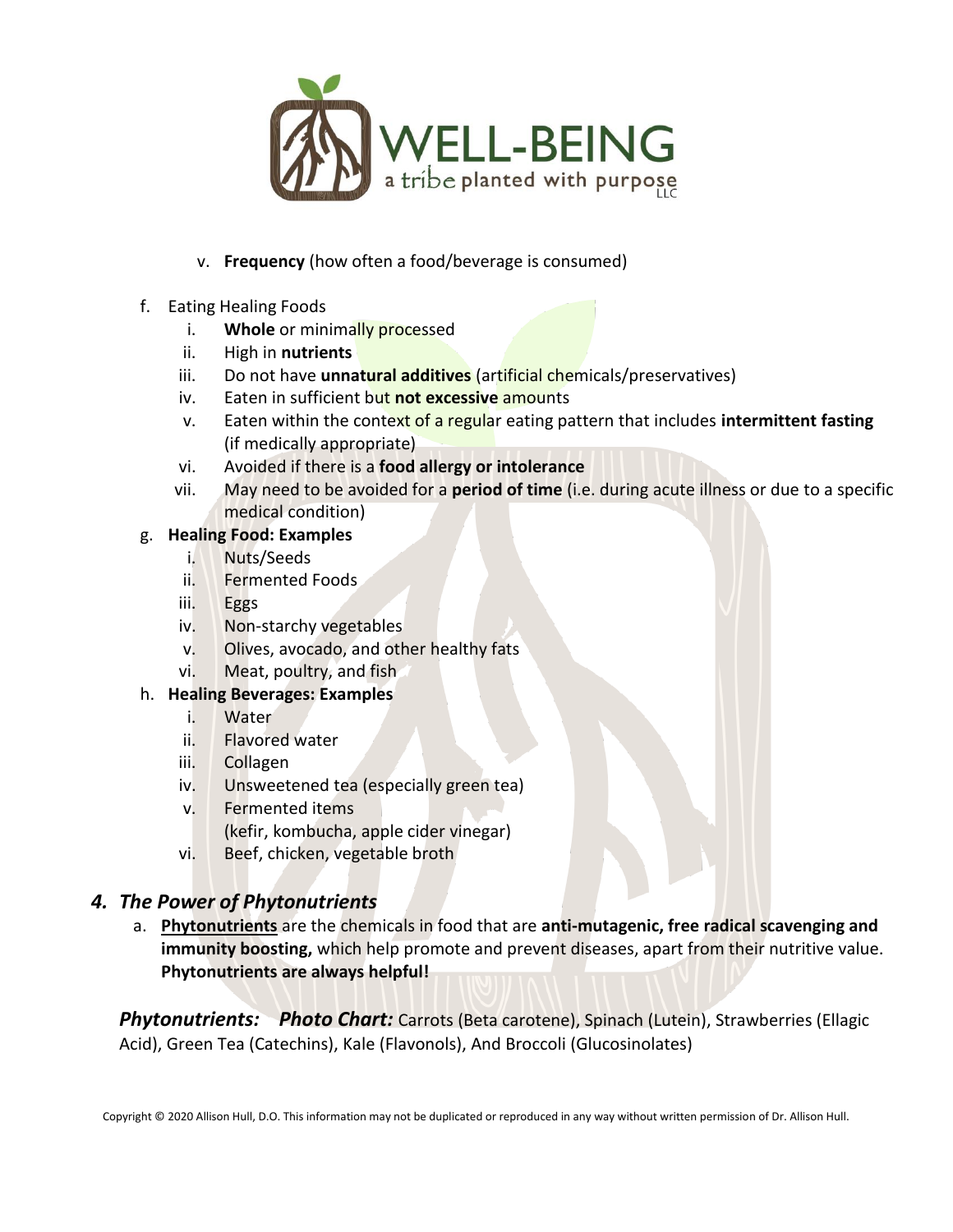

## *5. The Power of Phytochemicals*

a. **Phytochemicals** are chemical compounds produced by plants, generally to help them **thrive or combat competitors, predators, or pathogens. Phytochemicals can be helpful or harmful.** 

# *6. What is the difference between a Phytonutrient and a Phytochemical?*

- a. **Phytochemicals can be either helpful or harmful.**  Harmful: Ptaquiloside (Bracken fern). Toxic to humans and livestock- contains thiaminase, which causes the essential B1 vitamin (thiamine) to become inactive. Carcinogenic - leads to tumor development
- b. **All Phytonutrients are Phytochemicals, but not all Phytochemicals are Phytonutrients!**

## *7. The Power of Antioxidants*

a. **Antioxidants** are compounds that **inhibit oxidation.** Oxidation is a chemical reaction that can produce free radicals, thereby leading to chain reactions that may damage the cells of organisms.

## *8. What is the difference between Antioxidants and Phytonutrients?*

- a. Both are naturally occurring families of **healthful substances.**
- b. 'Phyto' means plant derived.
- c. **Phytonutrients are present only in plant foods where Antioxidants may be derived from animal sources as well.**
- d. **Antioxidant** may be… Vitamins (C, E), Minerals (Selenium), Carotenoids (Lycopene)
- e. Antioxidants play a critical role in **metabolism,** protecting cells from unstable and potentially harmful free radicals.
- f. Phytonutrients have **antioxidant abilities plus additional benefits.**
- g. Phytonutrients produce **enzymes** that limit the ability of carcinogens to damage a cell's DNA.
- h. Phytonutrients **fight inflammation** and **limit the development of blood vessels that house tumors.**
- i. **Antioxidants and Phytochemicals work together SYNERGISTICALLY!**

**True or False: Phytonutrients are always beneficial. \_\_\_\_\_\_\_\_**

**True or False: Antioxidants are always derived from plant sources. \_\_\_\_\_\_\_\_\_**

Copyright © 2020 Allison Hull, D.O. This information may not be duplicated or reproduced in any way without written permission of Dr. Allison Hull.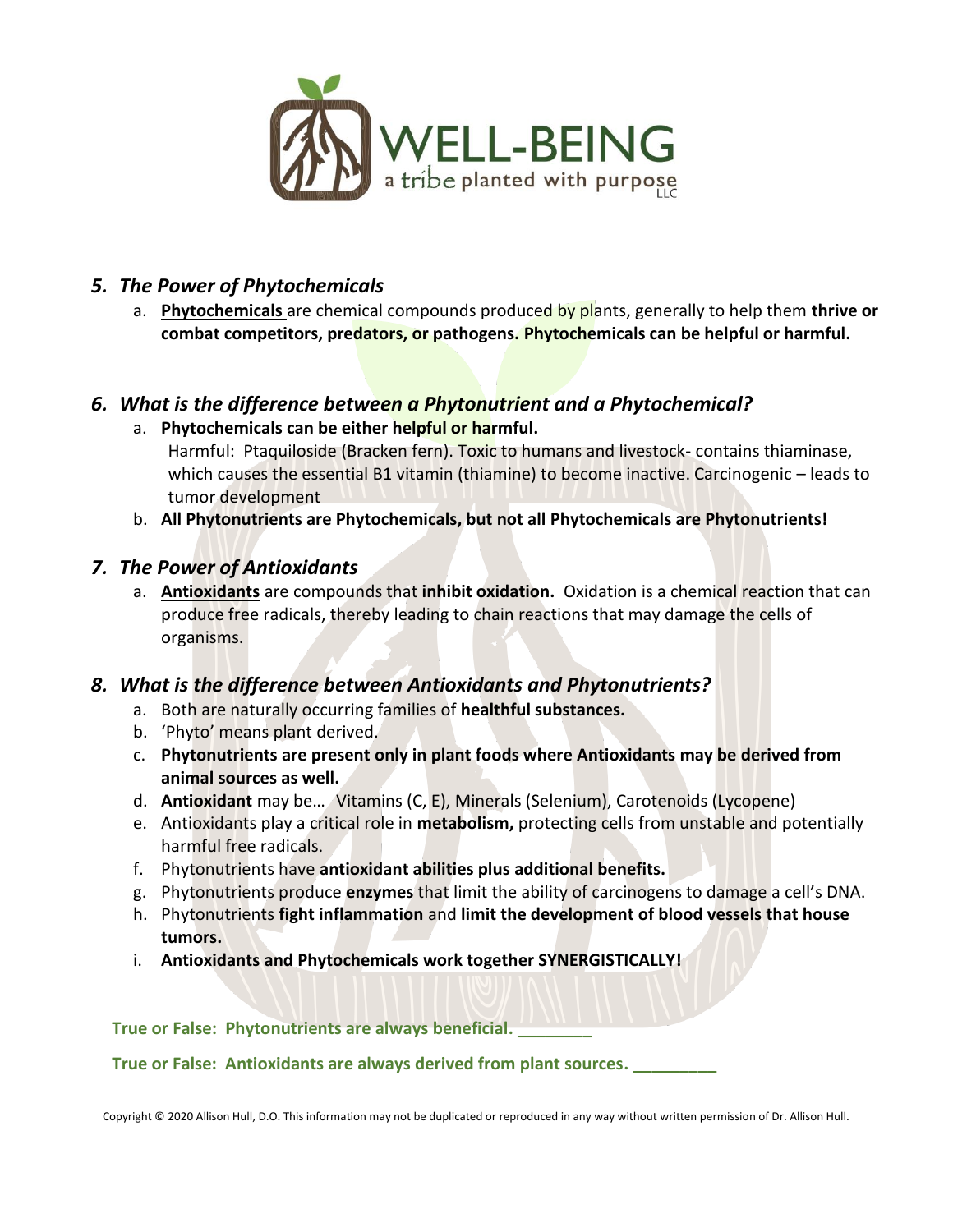

**Food Color Activity Notes:**



- a. Stimulates **high, frequent insulin secretion** (increases the risk of insulin resistance, pre-diabetes, metabolic syndrome, and Type 2 diabetes)
- b. **Stops fat release** and promotes fatty acid uptake, triglyceride synthesis, and fat storage (causes the body to store fat)
- c. **Increases inflammation** (increases the inflammatory cascade that promotes many conditions/diseases)
- d. **Increases insulin-like growth factor-1 (IGF-1).** High serum concentrations of IGF-1 create an increased risk of breast, prostate, colorectal, and lung cancers
- e. **Increases the production of amyloid plaques** within the brain, which leads to Alzheimer's Dementia
- f. **Increases blood pressure,** which increases risk for heart disease, chronic kidney disease, and cerebrovascular disease
- g. **A low-carbohydrate diet improves ALL of these conditions.**

## *10. Natural Foods Resemble the Organs They Heal*

- a. **Carrots:** Crosswise section mimics the radiating lines of the pupil and iris Contain beta-carotene to reduce the risk for **Macular Degeneration**
- b. **Walnuts:** The folds and wrinkles of a walnut mimic the human brain Excellent source of Omega-3 Fatty Acids to support **brain function and fetal development**
- c. **Celery:** Long and lean just like our bones

Contains silicon, which is part of the molecular structure that **gives bones their strength** d. **Avocados:** Its pear shape mirrors a woman's uterus

> Excellent source of folic acid necessary for **fetal development** and has been shown to reduce the risk of **cervical dysplasia** (pre-cancer)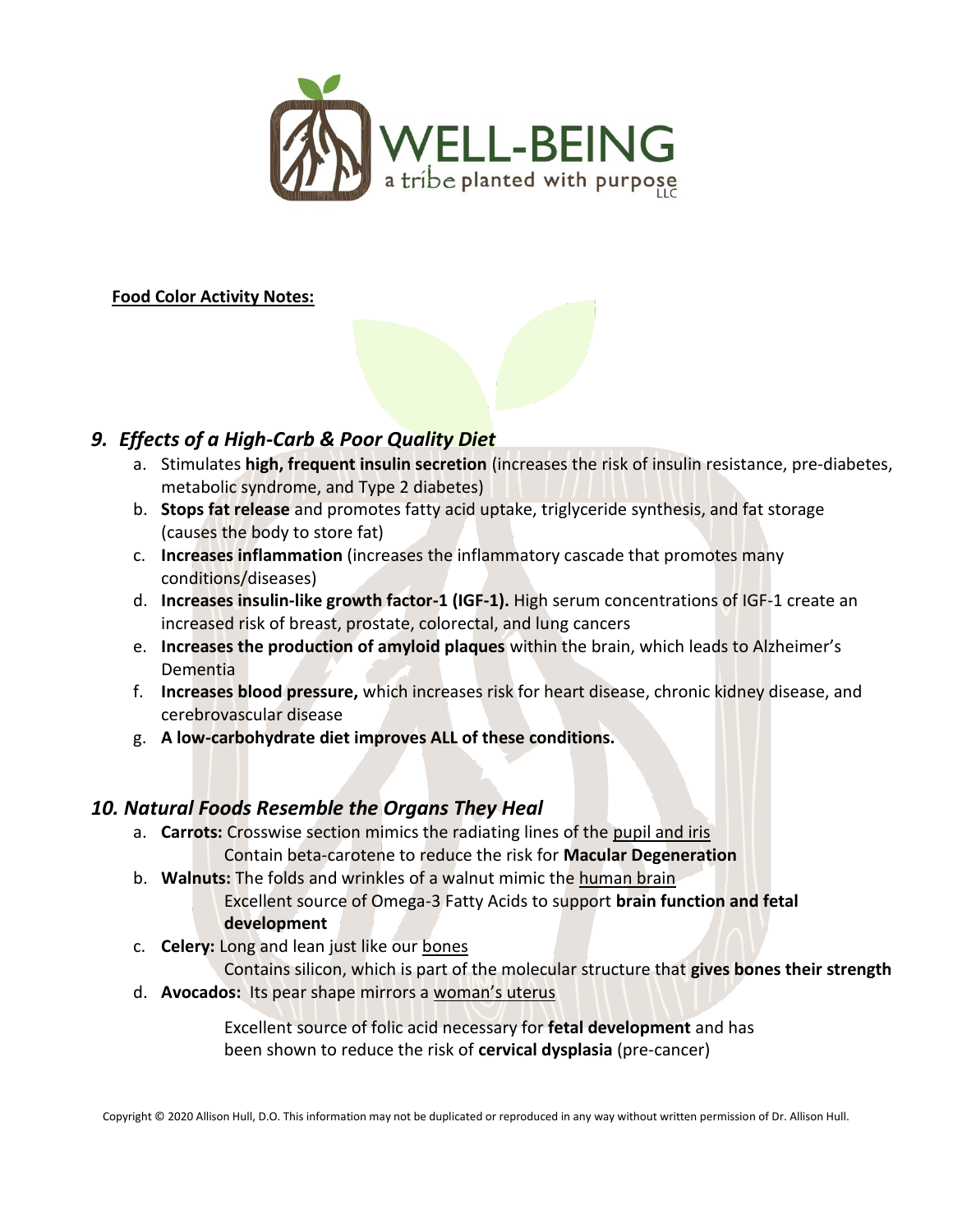

- e. **Clams:** Bears a resemblance to testicles. High in folic acid and zinc which can improve the quality of **semen** in men
- f. **Tomatoes:** Houses red chambers similar to the human heart. Contains high amounts of lycopene which has shown protection against **cardiovascular disease**. Pair with olives/olive oil to enhance absorption!
- g. **Flaxseeds:** In a cluster, they resemble the histology of the epithelial tissue they heal and protect. Contain Lignan, a potent **antioxidant.** Promotes **wound healing** and **collagen synthesis.** Reduces **insulin resistance.**
- h. **Mushrooms**: Slice it in half and you will recognize your external ear. One of the rare natural sources of Vitamin D necessary for the bony structure comprising the inner most portion of the ear **carrying sound** to your brain.

**Which tree nut's appearance mimics the human brain and serves as a great source of Omega-3 Fatty Acids? \_\_\_\_\_\_\_\_\_\_\_\_\_\_\_\_\_\_\_**

#### *11.Origins and Evolution of the Western Diet*

- a. The discordance of our **ancient genome** and our **current nutritional & physical patterns** may be the catalyst for many disease processes we see today
- b. When Environmental Conditions (diet) Change, **Evolutionary Discordance** develops between a Species' Genome and its Environment.
- c. **How long does it take our DNA to evolve?** 
	- i. It takes **40,000 to 70,000 years** for our DNA to evolve!
	- ii. When did the Agricultural Revolution occur? **10,000 years ago**
	- iii. When did the Industrial Revolution occur? **240 years ago**
	- iv. Are these numbers anywhere near 40,000 to 70,000 years? **NO!!!!**
	- v. **Unfortunately, our DNA cannot keep up with the 'evolution' of our diet. Here we see a mismatch presenting in the form of disease.**  Reference: David Perlmutter, MD, Grain Brain
- d. **Food trends and food-processing during the Neolithic and Industrial Periods have altered:**
	- i. Glycemic Load (More Sugar)
	- ii. Fatty Acid Composition (More Hydrogenated Oils)
	- iii. Macronutrient Composition ( Carbohydrates in Excess)
	- iv. Micronutrient Density (Less Vitamins, Minerals, Phytochemicals)
	- v. Acid-Base balance (Less Acidic Foods)
	- vi. Sodium-Potassium Ratio (More Salt less Potassium)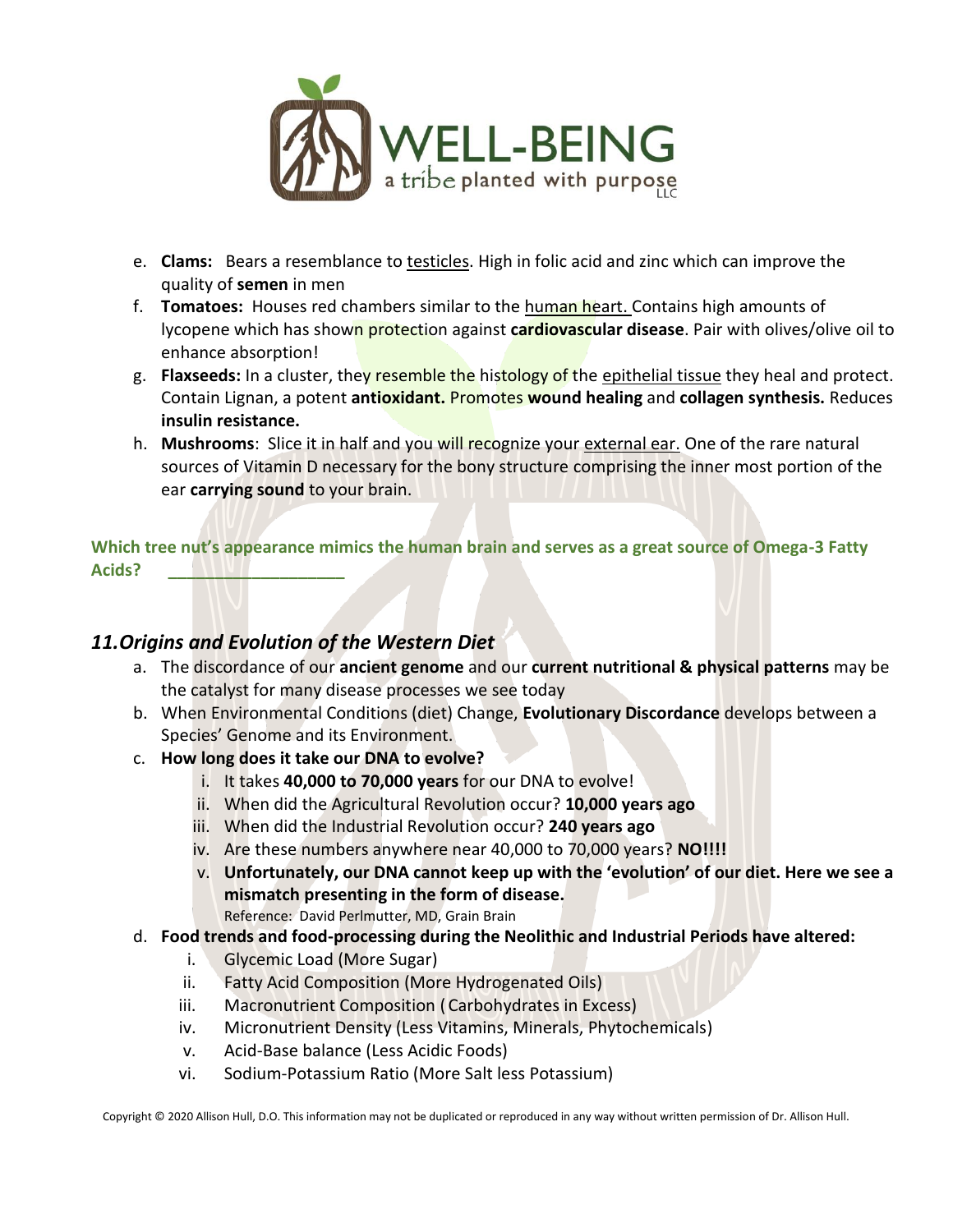

vii. Fiber content (Far Less)

e. **Our Universal Ancestral Diet: Minimally Processed, Wild Plant and Animal Foods** 

**How many years does it take our DNA to evolve? \_\_\_\_\_\_\_\_\_\_\_\_\_\_**

**How did food trends change our food? \_\_\_\_\_\_\_\_\_\_\_\_\_\_\_\_\_\_\_\_\_\_\_\_\_\_\_\_\_\_\_\_\_\_\_\_\_\_\_\_\_**

## *12. The War against Omega-6 Fatty Acids. May the Omega-3 WIN!*

- a. We are intended to consume **between a 1:1 to 4:1 ratio** of Omega-6 to Omega-3 fatty acids.
- b. Anti-Aging research suggests **closer to 1:1 ratio**. Anthropological data reveals our homo sapien ancestors thrived consuming **1:1 to 4:1**
- c. Our current westernized diet consumes closer to a **12:1 to 25:1 ratio** of Omega-6 to Omega-3 fatty acids. YIKES!!!!
- d. This promotes **inflammation** and **free radicalization.**
- e. Both Omega 6 and Omega 3 fatty acids are **polyunsaturated fats and are** essential meaning we must consume them for normal growth, development, and survival.
- f. **Omega 3 fatty acids are found in wild fish (salmon, sardines, and anchovies), tree nuts (walnuts), seeds (chia and flaxseeds), pastured or omega-3 enriched eggs, and grass fed animals.**
- g. **Omega 6 fatty acids are found in soybean oil, safflower oil, cottonseed oil, sunflower oil, and canola oil.**

\*\***Soybean oil** is the most common emulsifying agent used in processed foods in the US. It comprises **20% of the calories** in the average American diet.

- h. Omega-6 oils are **unstable** because they are made of polyunsaturated fats susceptible to oxidation with cooking and aging.
- i. Cooking at high heats, microwaving, or frying will **oxidize the fats.**
- j. **Oxidized omega 6 damages DNA, contributes to heart disease, neurodegenerative diseases, and increases our risk for many forms of cancer.**
- k. **How much Omega-3 should we aim for?**
- l. The absolute best source is from small, wild, fatty fish.
	- i. **Two servings of salmon per week** to get optimal DHA and EPA.
	- **ii. A fish oil supplement is an alternative.**
- m. According to the Food and Nutrition Board of the US Institute of Medicine, the adequate intake of omega-3s per day is **1.6 grams for men and 1.1 grams for women**
	- **i. Salmon: 4 grams EPA and DHA**
	- **ii. Sardines: 2.2 grams EPA and DHA**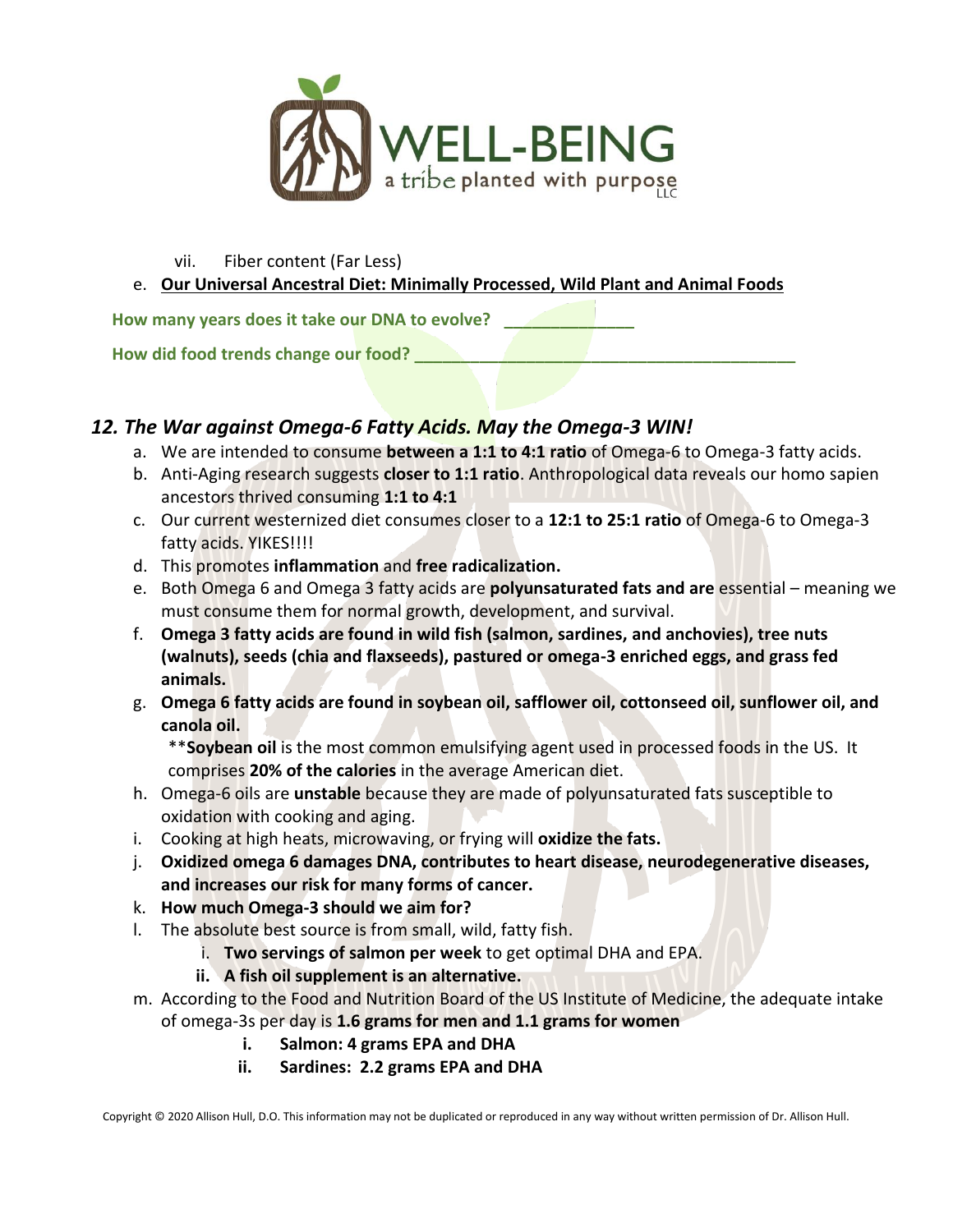

#### **iii. Walnuts: 2.5 grams of ALA**

#### *13. Gluten…The Anti-Medicine Food*

- a. \*Gluten which is Latin for "glue" is a **protein composite** that acts as an adhesive material, holding flour together to make products like bread, pasta, crackers, pretzels, and pizza dough.
- b. \* Gluten is found in grains such as **wheat, barley, rye, spelt, bulgur and sometimes oats**
- c. \*Gluten is the **most common food additive** often hiding as a stabilizing agent in products such as dressings, marinades, sauces, cheese products, tooth paste, lipstick, and even vitamin supplements.
- d. Gluten is NOT a single molecule. Gluten is made up of two main proteins: **Glutenins** and **Gliadins.**
- e. A person may be **sensitive** to either of these proteins or to one of the twelve different smaller units that make up Gliadin.
- f. We can be **intolerant** (Celiac Disease) or s**ensitive** to Gluten.
- g. Either way leads to **inflammation.**
- h. What has changed?
	- i. Neolithic Ancestors consumed **minimal amounts** of wheat.
	- ii. Wheat was available only **seasonally in certain regions** of the world.
	- iii. The form of wheat we consumed as Hunters/Gatherers was of the **wild Einkorn variety.** Nothing like we eat today.
- i. How much wheat do we consume today?
	- i. \*\*Today we consume **197 lbs. of wheat yearly** on average.
	- ii. \*\*With modern hybridization and gene-modifying technology, **our current wheat has no genetic, structural or chemical likeness to what our previous ancestors may have stumbled upon as hunters/gatherers.**
	- iii. \*\*Most cases of Celiac disease are clinically **SILENT.**
	- iv. \*\*The prevalence of Celiac disease today is thought to be **20 x higher** than it was 20 years ago. We should ask ourselves WHY? Reference: David Perlmutter, MD, Grain Brain
- j. What's the big deal about Gluten?
	- i. Gluten's protein, Gliadin, triggers production of another protein called **Zonulin.**
	- ii. Zonulin disrupts our gut lining and induces **permeability of the gut (leaky gut).**
	- iii. **Toxins and inflammatory products** can now penetrate though the gut and enter our bloodstream.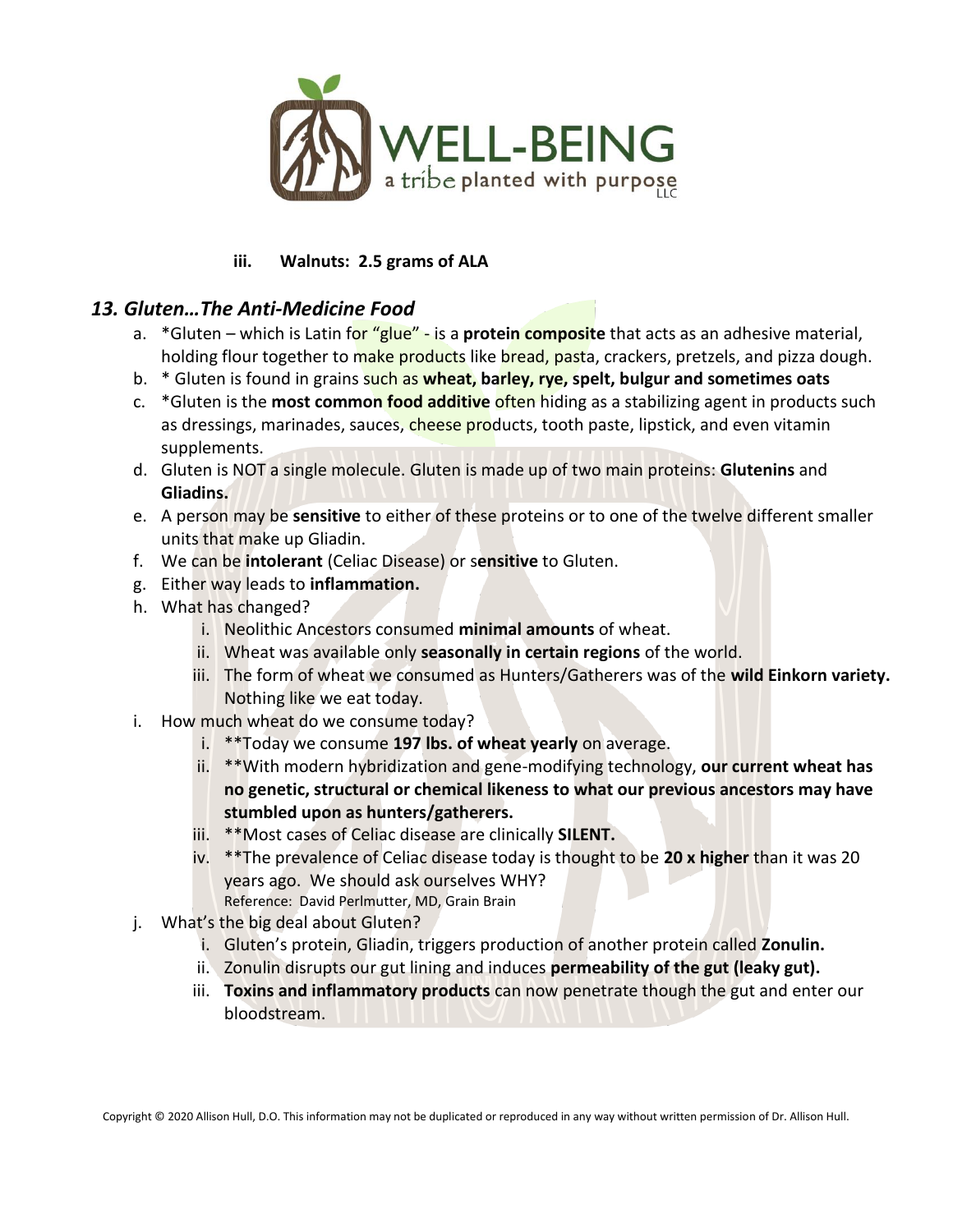

- iv. Most Autoimmune Diseases, including celiac disease, Type 1 diabetes, rheumatoid arthritis, MS, and Inflammatory Bowel Disease, share this common finding **of elevated levels of Zonulin and leaky gut.**
- v. **There is evidence we all can be sensitive to Gluten to some degree.**
- vi. In 2015, Harvard's Dr. Fasano published a landmark paper with a group of colleagues from other institutions.
- vii. In their study, led by Navy's Dr. Justin Hollon, they showed **how gliadin can be the etiology behind autoimmune disorders and cancer.**
- viii. When they exposed Zonulin to healthy animal and human guts, the intestinal linings became **permeable.**
- ix. Fasano's study concluded: **"Gliadin exposure induces an increase in intestinal permeability in all individuals, regardless of whether or not they have celiac disease."** Reference: Justin Hollan, et al., "Effect of Gliadin on Permeability of Intestinal Biopsy Explants from Celiac Disease Patients and Patients with Non-Celiac Gluten Sensitivity", Nutrients 7, no.3 (2015): 1565-76.

#### k. **What are symptoms of Gluten Sensitivity?**

- i. \*\*Fatigue, Headaches, Abdominal Bloating, Abdominal Pain, Diarrhea, Constipation, Joint Pain, Cognitive Dysfunction/Brain Fog, Depression, Anxiety, Irritability, Reflux, Indigestion, Skin Rashes/Itching, Weight Loss, Vitamin Deficiencies, Iron Deficiencies, Bone Loss, Anemia.
- ii. \*\* We can have some, many, or all of the above.
- l. **How can Gluten impact how we think and feel?** 
	- a. \*\*Once our **gut lining** (aka mucosal barrier) becomes permeable, a cascade of **inflammatory markers** and **antibodies** cross the blood brain barrier.
	- b. \*\*Once across the blood brain barrier, these antibodies and inflammatory markers, trigger a cascade of events leading to **depression, anxiety, cognitive dysfunction, and neurodegenerative diseases.**
	- c. \*\*Gluten sensitivity can present as a **neurological disorder** without any gut involvement.

Reference: Marios Hadjivassiliou, et al. "Gluten Sensitivity as a Neurological Illness," Journal of Neurology, Neurosurgery, and Psychiatry 72, no. 5 (May 2002): 560-63.

m. **Should we avoid gluten? YES!** 

**How many pounds of wheat does the average American eat yearly? \_\_\_\_\_\_\_ What food products contain Gluten?** 

**\_\_\_\_\_\_\_\_\_\_\_\_\_\_\_\_\_\_\_\_\_\_\_\_\_\_\_\_\_\_\_\_\_\_\_\_\_\_\_\_\_\_\_\_\_\_\_\_\_\_\_\_\_**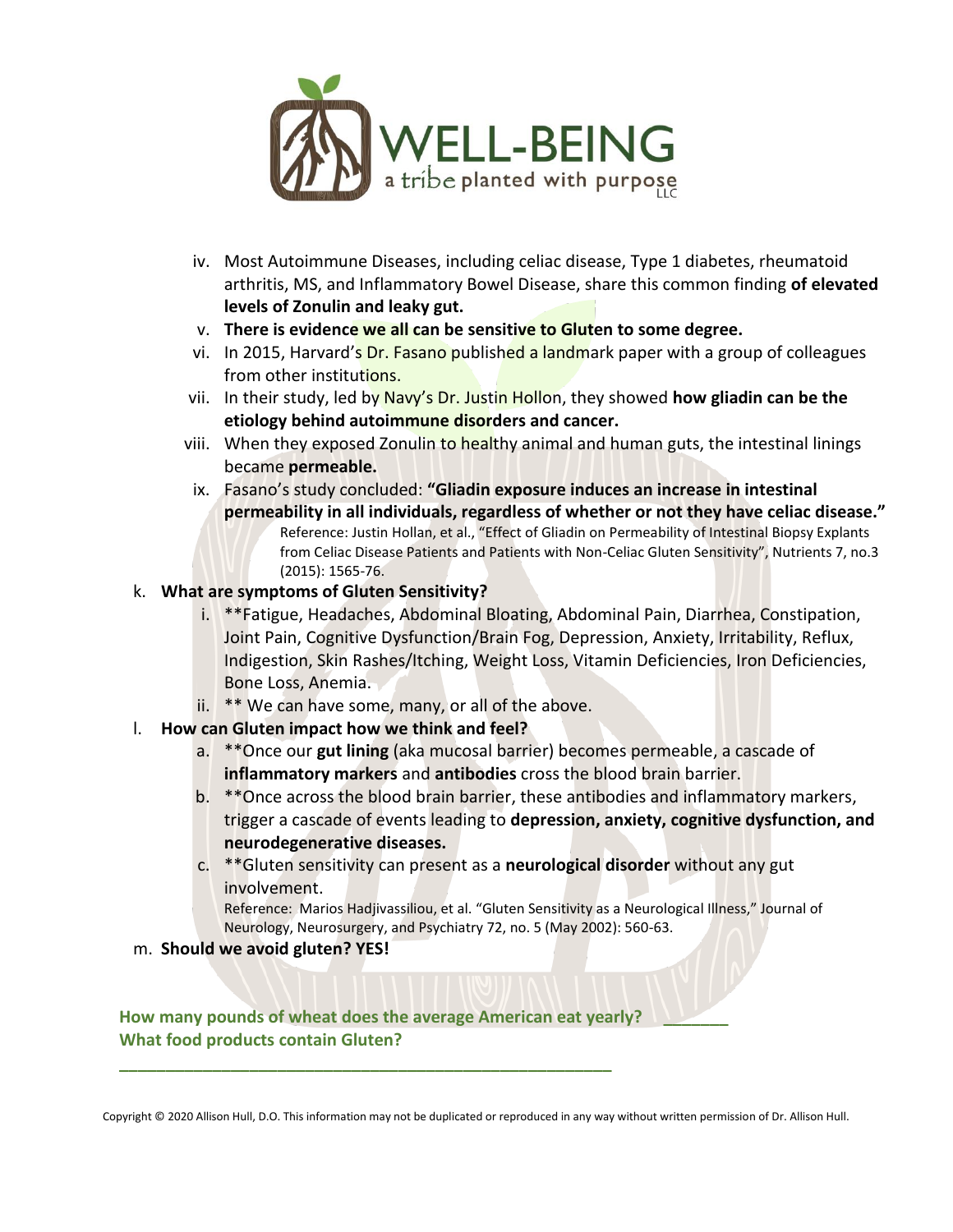

# *14. This week's COGNITIVE action plan:*

- a. **Choose to focus on the AMAZING, healthful benefits of the foods you choose to eat!**
- b. **Appreciate the changes in your palate! Notice how delicious and fresh REAL food tastes!**
- c. **Use Music as your detour!**
- d. **Practice Diaphragmatic Breathing. 15 mins 2x**

## *15. This week's NUTRITIONAL action plan:*

**CHALLENGE: ADD A NEW HERB TO YOUR GARDEN AND RECIPIES**

- **a. Keep on your Keto or Low-Carb path!**
- **b. Weigh, Count, Measure, and Track!**
- **c. Fast minimum of 16 hours daily and push to 24 hours if you feel ready! (If you are diabetic and taking insulin, please do not exceed 12 hours of fasting without discussing with your physician)**
- **d. Drink 80 -100oz of water daily**
- **e. Supplement your Salt- 1 cup chicken or vegetable broth**
- **f. Supplement with Magnesium Citrate 400-800 mg daily!**
- **g. Make sure you are consuming foods high in Potassium (greens, avocado, and walnuts)!**
- **h. Low-Carb Path- Check your blood glucose levels fasting and non-fasting. Reference previous notes for optimal values.**



Copyright © 2020 Allison Hull, D.O. This information may not be duplicated or reproduced in any way without written permission of Dr. Allison Hull.